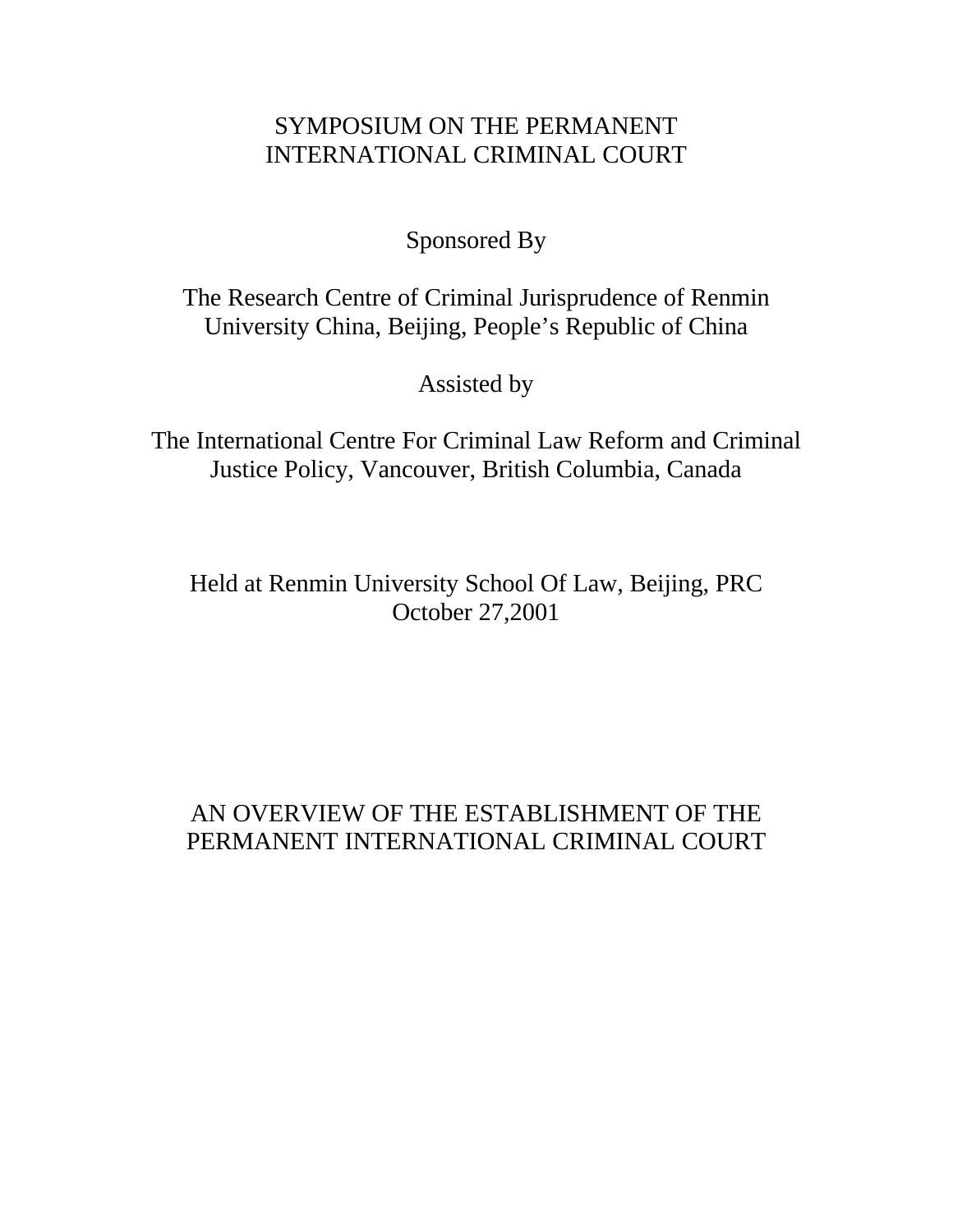# Presented by Daniel C. Préfontaine QC, Senior Advisor and Former Executive Director of ICCLR, Vancouver, Canada

### **AN OVERVIEW OF THE INTERNATIONAL CRIMINAL COURT**

#### **INTRODUCTION**

The Twentieth Century witnessed some of the worst atrocities committed in the history of mankind, accounting for more than eighty six million civilian deaths in over 250 conflicts in the past fifty years alone. Since the Second World War with the principles established by the Nuremberg and Toyko Tribunals, the international community through the United Nations decided to take action to bring the perpetrators of the most heinous crimes against mankind to justice. After some 50 years of prolonged discussion and debates the creation of a permanent international tribunal became a reality in July 1998 with the adoption of the Rome Statute. The Statute will enter force after 60 states have ratified it. At present 139 countries have signed and 47 states have ratified. It is anticipated that the 60th ratification will take place sometime in mid 2002. The Court will be located in The Hague, Nederlands, and will have jurisdiction over the crimes of genocide, crimes against humanity and war crimes. It will be complementary to national jurisdictions, only proceeding with a case where a state is unwilling or unable to investigate and prosecute itself. Finally, The Court will only deal with crimes that occur after it comes into force.

### **THE CRIMES**

The Rome Statute gives jurisdiction to The Court over the most serious crimes of international concern, namely, genocide, crimes against humanity and war crimes. The definitions of these crimes are very detailed based and are based on existing customary international law. Crimes against Humanity consist of certain acts-such as murder, torture or inhumane acts-which form part of a widespread or systematic attack directed against the civilian

 $\bigcap$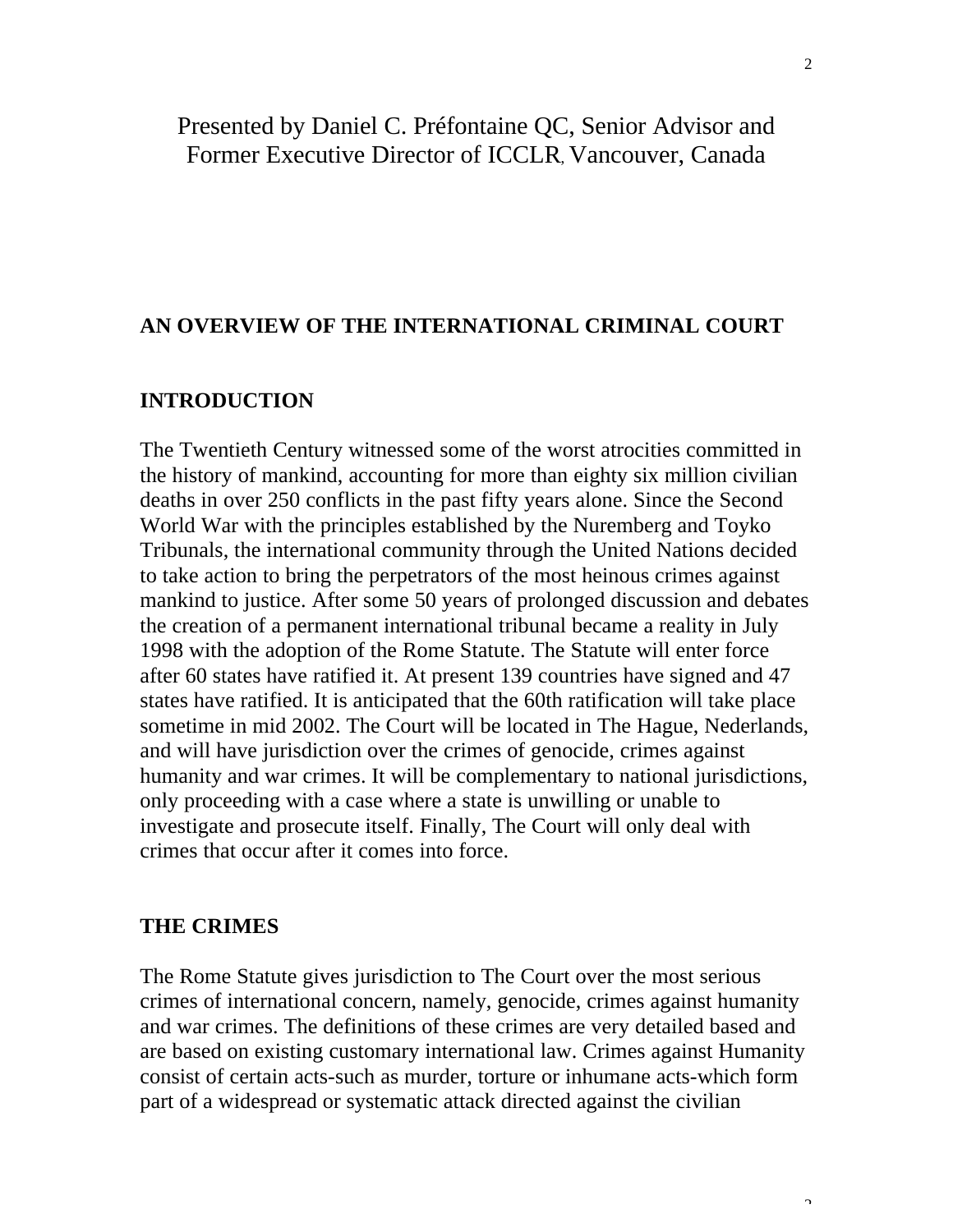population. The significant element of these crimes is that they must be "widespread or systematic". In terms of what this means there is no one source that identifies a precise definition of these terms under customary law. Further, the ICC Statute and the Annex on the Elements of Crime do not define the terms. However, it is recognized that the Ad Hoc Tribunals for the Former Yugoslavia and Rwanda (ICTY and ICTR) have considered and interpreted the substance of their meaning by applying them to real factual situations. With regards to the definition of war crimes it is those crimes that are committed in both external and internal armed conflicts. This is most significant given that internal armed conflicts have become the most prevalent and troublesome conflicts in our times. War crimes are defined as serious violations of international humanitarian law, which involves individual criminal responsibility including crimes relating to the conduct of hostilities, and crimes against protected persons. The Crime of Genocide is set out in the Statute and reflects the definition in the Genocide Convention. The crime of aggression is also set out in the statute on the basis that The Court will not be able to exercise jurisdiction over this crime until such time as states can agree upon a definition and relevant preconditions are established and are adopted by a Review Conference to take place seven years after the creation of The Court.

### **JURISDICTION AND PROCEEDINGS**

International law recognizes the right of states to exercise criminal jurisdiction to prosecute these international crimes. The principles governing the exercise of jurisdiction by national courts include the state where the crime occurred, the state of the nationality of the suspect or the nationality of the victim. In addition, for certain serious international crimes universal jurisdiction can be available to prosecute. A growing number of states including Canada have put in place laws to exercise universal jurisdiction over these international crimes such as, genocide, crimes against humanity, war crimes and torture. Recent significant developments, including the Pinochet case, indicate that universal jurisdiction is becoming a real tool to combat impunity and to deal with these serious crimes.

With respect to the ICC and its jurisdiction, any State Party can initiate proceedings against an individual accused of one of the crimes within the jurisdiction of The Court, by the Security Council or by the Prosecutor of the Court. The power of the Prosecutor to initiate proceedings on his own

 $\mathcal{L}$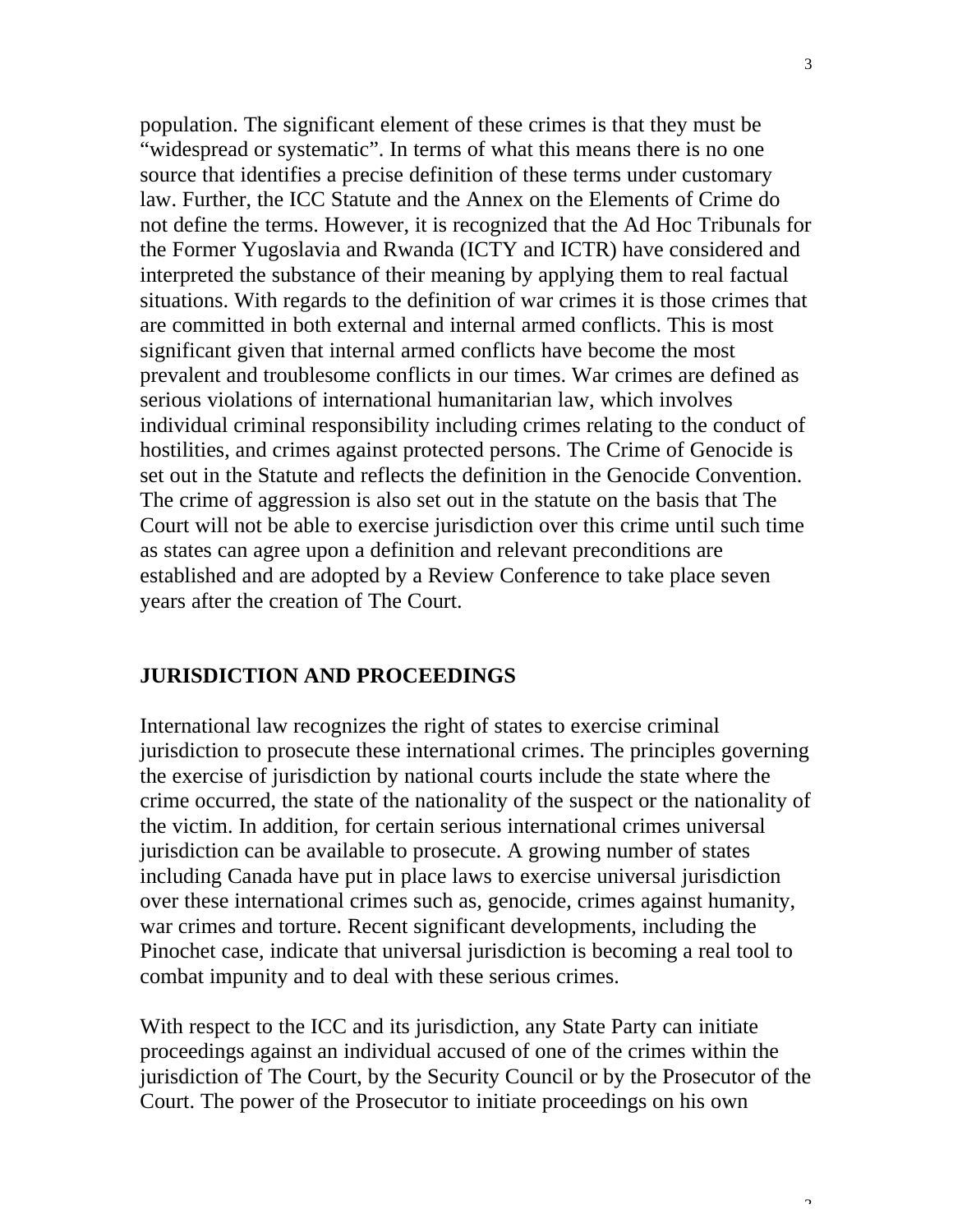motion was considered essential by the drafters of the Statute in light of States Parties and the Security Council being reluctant to do so because of political considerations. The Prosecutor is subject to carefully crafted checks and balances to ensure against frivolous and possible improperly motivated prosecutions. This includes the need to obtain prior judicial approval from a Pre-Trial Chamber of The Court and a consultation procedure with concerned States to allow them to challenge jurisdiction. In addition, the power of the Security Council to refer situations to The Court and Prosecutor is considered a critical element since the Security Council can employ its enforcement powers under Chapter VII of the United Nations Charter to ensure that all United Nations member states will comply with the request made by The Court. The Statute provides that before The Court can exercise jurisdiction there must be some form of state acceptance. In the case of a referral by the Security Council the acceptance derives from the obligation of member states to carry out the decisions of the Security Council as provided for in the Charter and Chapter VII to take measures for international peace and security. However, in the absence of a Security Council referral it is essential that acceptance must be given by either the state of the nationality of the accused person or the state in whose territory the crime was committed. Thus, State Parties automatically accept the Court's jurisdiction without a requirement for case by case consent. However, there is a transitional provision which allows new States Parties to withhold automatic consent over war crimes for a period of seven years. Finally, non-States Parties may also give acceptance on an ad hoc basis.

#### **COMPLEMENTARITY**

In Articles I and 17 state parties recognize that it is states, not the Court that have the primary responsibility for bringing those responsible for genocide, crimes against humanity and war crimes to be held accountable for their crimes. The Statute states the Court can only take jurisdiction when states are unwilling or unable to investigate and prosecute the case themselves. The Court can also assume jurisdiction where a proceeding by a state is not considered genuine or is seen to be a sham to protect their nationals from facing justice. Thus, if the Court is to be an effective complement to states in the international system of justice for such crimes, states must fulfill their obligations. States must enact national legislation, which provides these crimes under international law are also crimes under national law wherever committed, no matter who has committed them or who is the victim.

4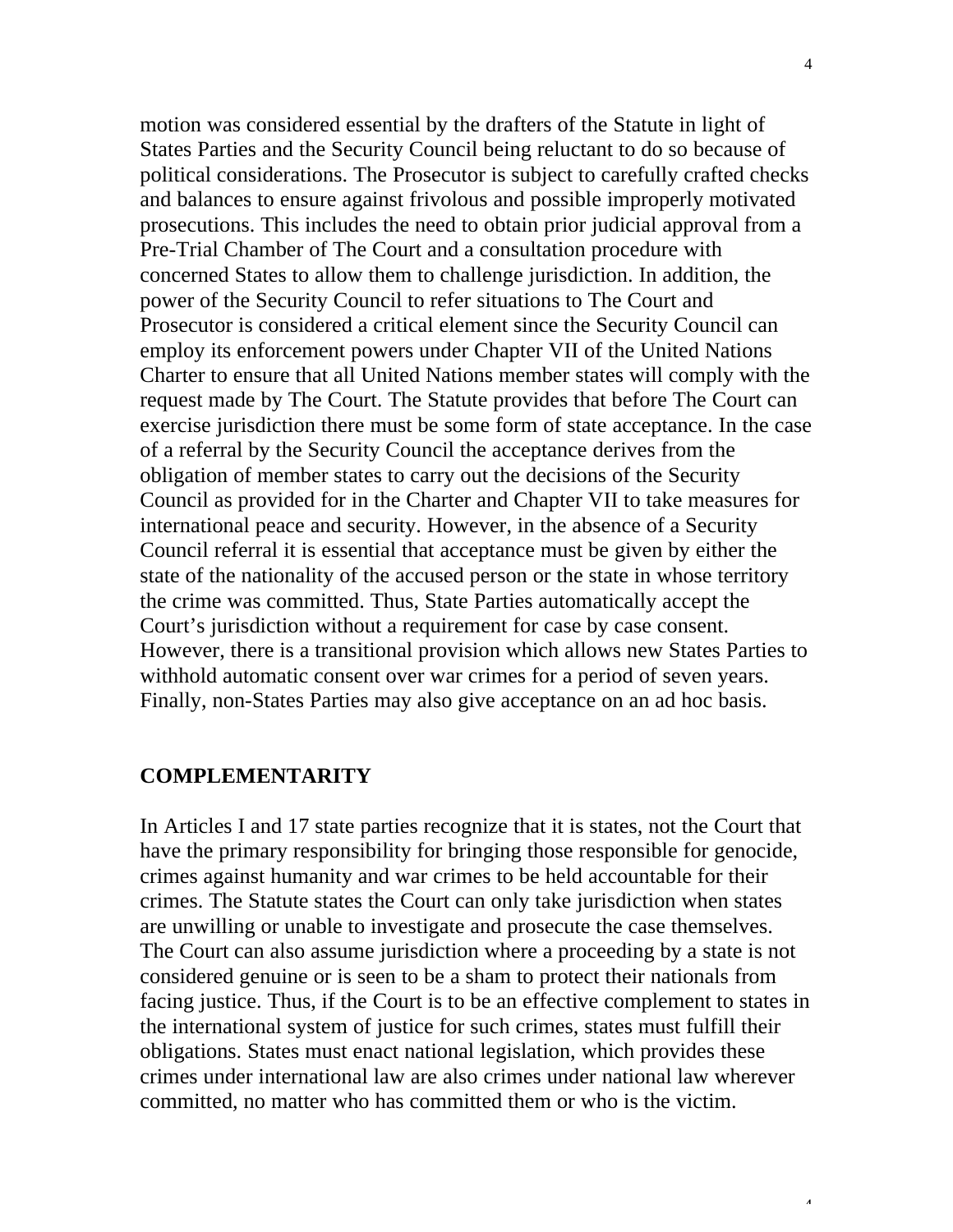# **PRINCIPLES OF CRIMINAL LAW IN THE STATUTE**

Part 3 The Statute enumerates the basic general principles of criminal law as follows:

- . The Statute applies prospectively after The Court comes into force.
- . The Court can only deal with persons who were over the age of 18 years of Age at the time of the commission of the offence. This is consistent with Other UN Conventions particularly the Convention on The Rights Of The Child.
- . The title or official capacity of the accused person is irrelevant. This means That a person who has committed a crime cannot escape responsibility as a Result of their position in government or the military.
- . Statutes of limitation against prosecutions do not apply.
- . Persons accused of crimes are held individually responsible for there Crime.
- . A commander or superior in positions of authority can be held liable for Crimes committed by their subordinates.

# **COMPOSITION OF THE COURT**

The Statute set outs in Part 4 the structure of the Court with its three component bodies: The Office of the Prosecutor, The registry, and The Judiciary with the Pre-Trial Chamber, The Trial Division and the Appeal Division. The Assembly of Sate Parties is responsible to elect the 18 judges of the Court, the Prosecutor and the Registrar. Removal of Officials is also by the Assembly of States Parties based on serious misconduct or breach of duty.

# **PRE-TRIAL, TRIAL AND APPEAL PROCEDURES**

Part 5 of the Statute set outs the procedures in the investigation and prosecution stages including the initiation of proceedings, the functions of the Prosecutor and the Pre-Trial Chamber, arrest proceedings and initial proceedings before the Court.

 $\epsilon$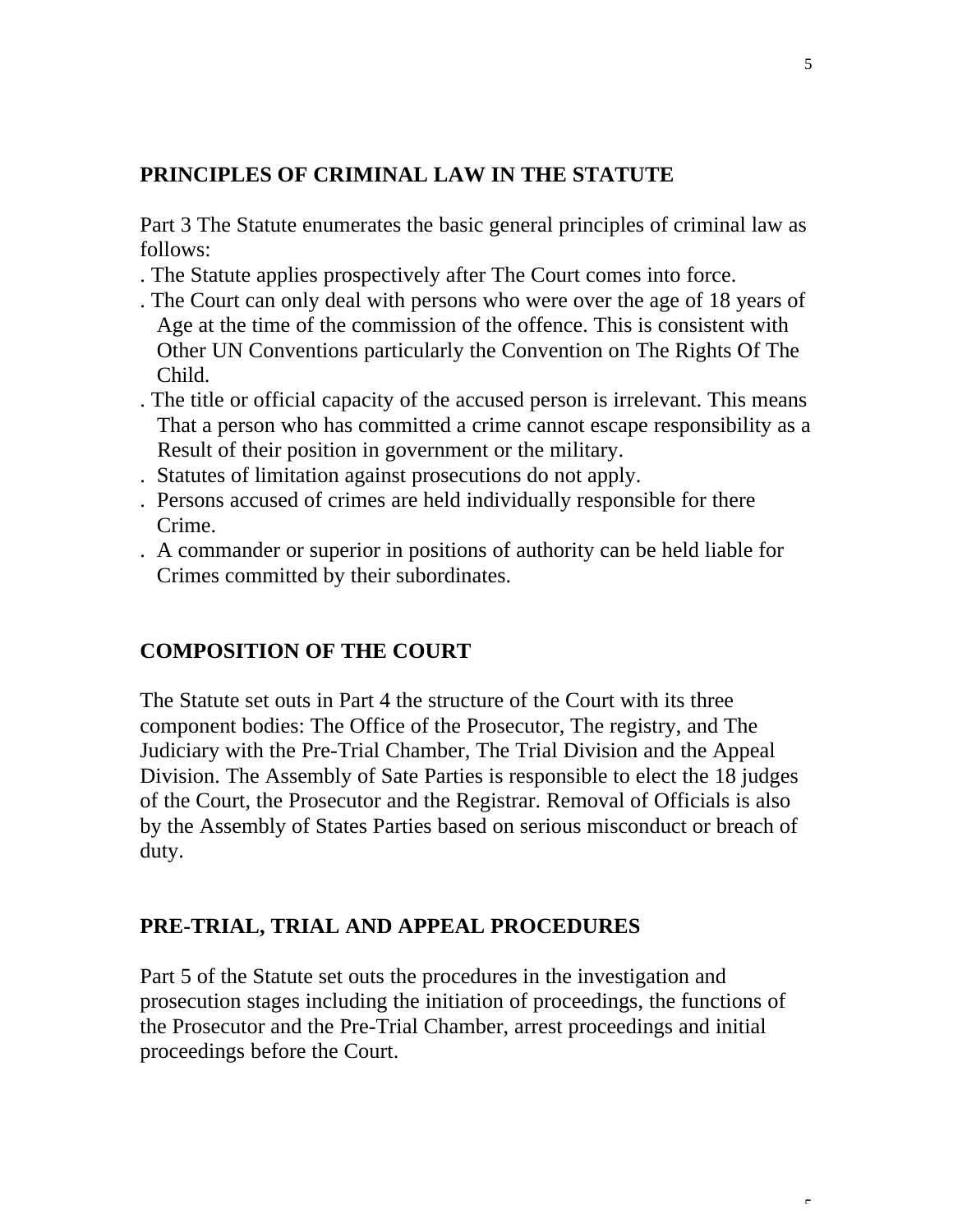Part 6 governs the trial process, including the functions the Trial Division. It also provides that only serious cases are to be brought before the Court. It specifies that the proceedings will be conducted in accordance with international standards, including the presumption of innocence and the basic rights of an accused person including the right to counsel to assist in the defence. Further, victims and witnesses are protected through the establishment of a special unit set up to provide protective measures, security arrangements, counseling and other assistance.

Part 7 deals with penalties, including the determination of the sentence, the applicable penalties and the creation of a trust fund for victims. In keeping with the United Nations Charter the maximum penalty that the Court can impose is life imprisonment. The death penalty is not permitted.

Part 8 deals with appeals. The Prosecutor and the convicted person have a right of appeal based on procedural error, error of fact or error of law. The convicted person can also appeal on any other ground that affects the fairness or reliability of the proceedings or the decision.

## **STATE COOPERATION**

Part 9 governs international cooperation and assistance, especially the obligation on the part of states to cooperate fully with the Court. It provides details on the cooperation measures required such as the arrest and surrender of persons to the Court. In effect, this means that States must ensure that their national procedures allow compliance with the Statute and are no more exacting than their usual extradition requirements. Therefore, once the Court has determined that it may exercise jurisdiction in accordance with the principle of complementarity, State Parties agree under Article 86 to cooperate fully with Court in the investigation and prosecution of crimes within the jurisdiction of the Court. This extends to ensuring that the Prosecutor and the defence can conduct effective investigations in their jurisdictions, that their courts and other authorities provide full cooperation in obtaining documents, locating and seizing assets of the accused, conducting searches and seizures of evidence, locating and protecting witnesses and arresting and surrendering accused persons. Detention facilities should also be made available to assist the Court.

 $\epsilon$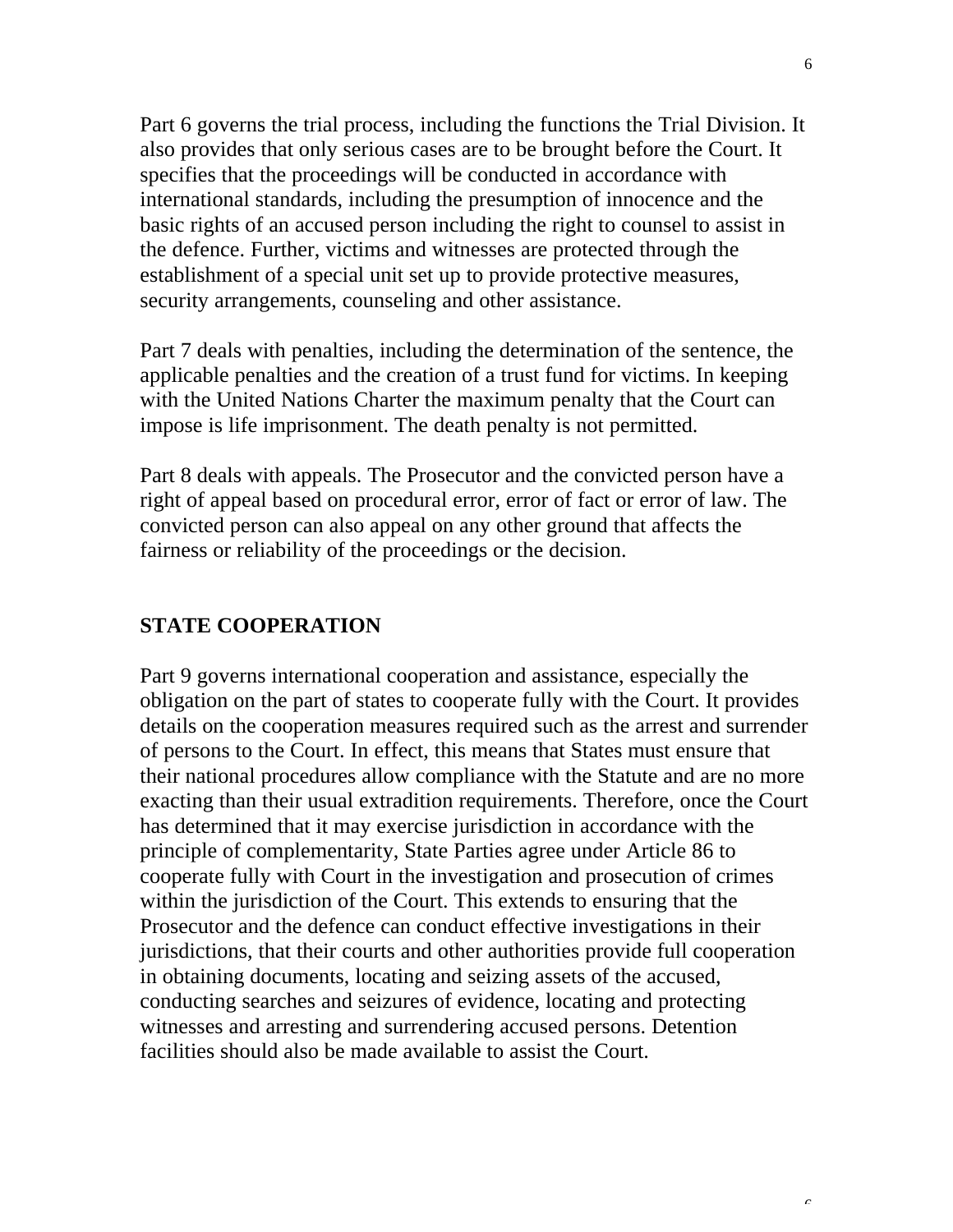Part 10 states that sentences of imprisonment will be carried out in States that choose to accept sentenced persons under the supervision of the Court.

### **MANAGEMENT OVERSIGHT AND FUNDING OF THE COURT**

Part 11 deals with the Assembly of State Parties, which will provide management oversight to the Court. This includes the power to consider and decide the budget of the Court and to establish oversight mechanisms to enhance the efficiency and economy of the Court.

Part 12 governs the financing of the Court, which is provided from assessed contributions made by the States Parties and any funds provided by the United Nations as well as any voluntary contributions that may be made to defray the cost of the Court's operations.

## **FINAL CLAUSES**

No reservations may be made to the Statute. The Statute may be amended at a Review Conference, to be held seven years after the entry into force of the Statute. Any amendment must first be adopted by 2/3 of the State Parties at the Review Conference and thereafter must be ratified by 7/8 of All State Parties. Any amendments to the definitions of crimes will enter into force only for those states that have ratified them. The Statute enters into force upon 60 ratifications.

#### **CONCLUDING REMARKS**

The adoption of the Rome Statute is an incredible achievement in the development of international law. It has struck an appropriate balance between respect for national sovereignty and the quest for international justice. This has been achieved by enshrining the principle of complementarity giving primary jurisdiction to states, by imposing specific limits on the power of the prosecutor to initiate proceedings and providing carefully crafted Rules of Procedure and Evidence to govern the proceedings of the Court. The Rome Statute is without a doubt the culmination of a long journey to accountability for the heinous crimes committed against humanity. It is also the foundation for the ongoing and enduring struggle

 $\overline{7}$